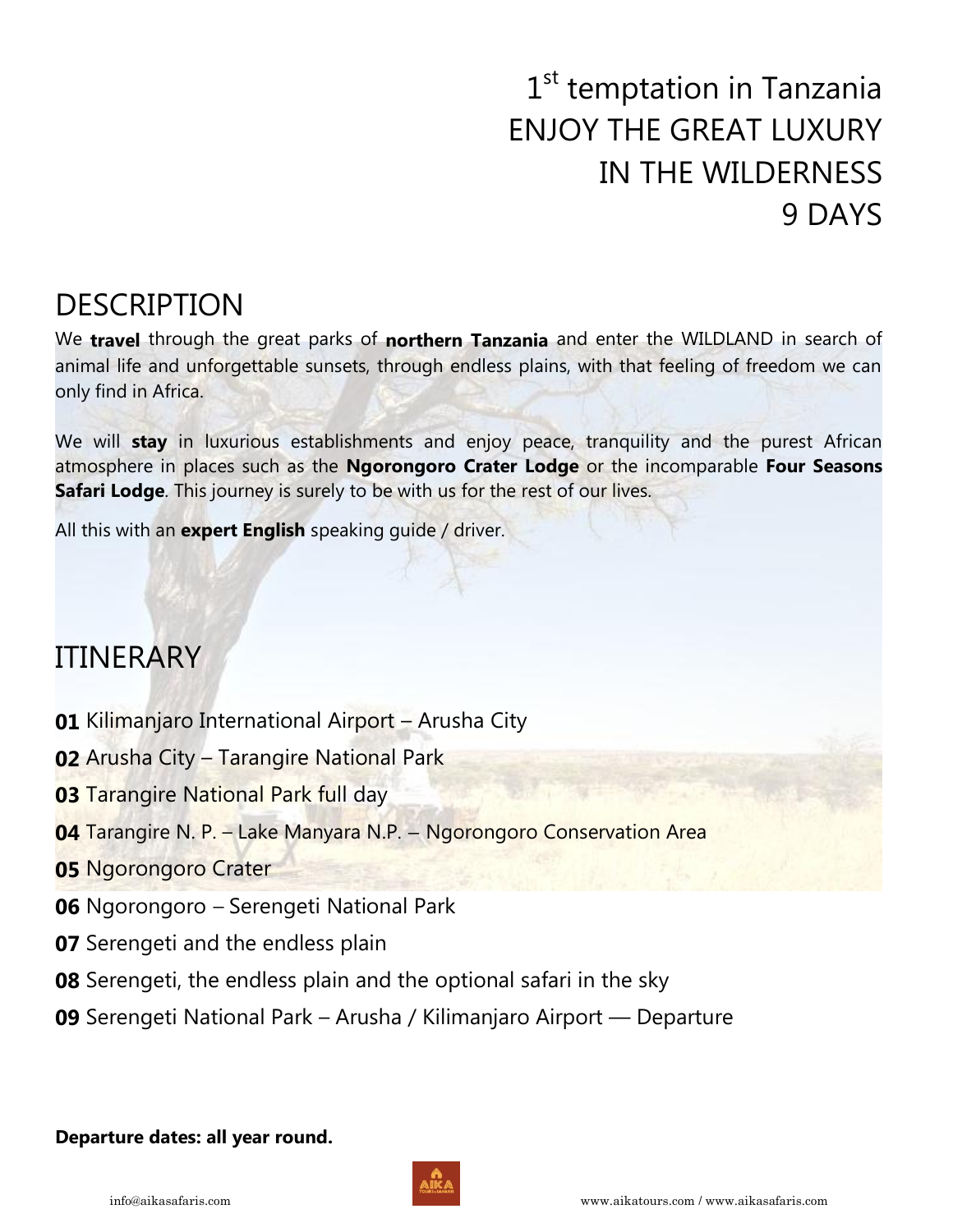## DETAILED ROUTE

### **01 KILIMANJARO AIRPORT – ARUSHA CITY:** You will meet our professional

safari guide and driver arrival to

Kilimanjaro International Airport. Transfer to your hotel or lodge for overnight. The next morning, you will be briefed on your safari by our representative. This is a good opportunity for any questions or concerns to be brought up.

Your stay: Your first night in Arusha will offer a half-board stay at the Arusha Coffee Lodge, "an aromatic and sensory experience". The Arusha Coffee Lodge is an oasis in the vibrant northern town of Arusha. Overpowered by the solemn presence of Mount Meru, this lodge will meet all your expectations in quality, service and location. Located in a coffee state, offers relaxation and a first encounter with Tanzanian hospitality before beginning our journey. Half-board package includes accommodation, dinner and 'a la carte' breakfast. There is no better way to start Exploring Tanzania than spending your first night in this fantastic lodge.

Arusha Coffee Lodge: <https://www.elewanacollection.com/arusha-coffee-lodge/at-a-glance>

### **02 ARUSHA CITY – TARANGIRE NATIONAL PARK:** We will begin our day enjoying the

calmness of the lodge and the flora in

its magnificent garden. We will meet our English-speaking guide around 9:30 am and soon, we will be on our way to Tarangire National Park, the first stop in our African adventure. There is a lot to be seen before we reach our destination though.

From our safari vehicle  $4\times4$ , we will have our first encounter with the beautiful vast landscape, splashed with Maasai huts. While relaxing in the car, we can observe the daily routines, walking long distances or herding their cattle. Our guide will proceed with the entrance at the gate and then, we will be taken to our lodge to settle in Tarangire Treetops. It will be time then to enjoy a hot lunch in the pleasant dining room of this excellent lodge, after which, we will dive directly into our first game drive. Our safari guide will direct us while searching the great and famous colony of elephants living there. With no doubt, we will be awed by the image of the baobab trees decorating this spectacular park. This afternoon will be used to fully explore every corner of the park, looking for lions, leopards, giraffes, impalas, buffalos and many more. With the sunset, we will drive back to the lodge for a hot shower and a rest.

Your stay: Your first night in Tarangire Conservation Area will offer a full-board stay at the Tarangire Treetops, "living a dream high in the trees". The Tarangire Treetops is an exquisite and imaginative lodge right in the middle of the wilderness. From the top of trees, you will experience an overnight like you have had no other. Rooms decorated with fine detail will transport you to a time of relax and serenity, away from the routine, and with endless possibilities. The views from your room will compare to no other and you will take this fantastic image home with you. The Tarangire Treetops offers high quality service to all their guests. Fullboard package includes accommodation, three meals daily, soft drinks, beer, house wines & selected spirits. Laundry included. You will be delighted after your stay in this piece of Tarangire heaven.

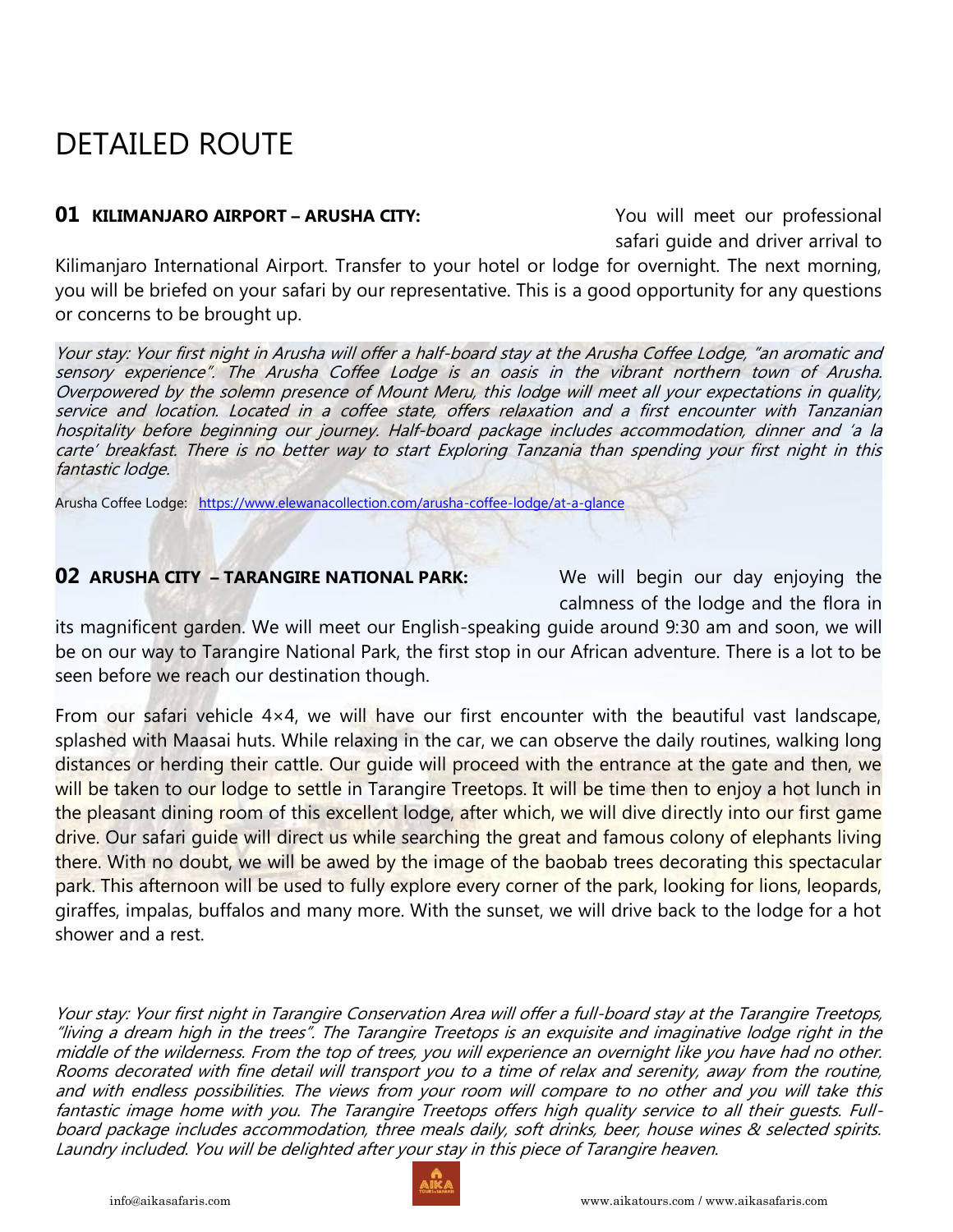**03 TARANGIRE NATIONAL PARK FULL DAY:** Our first morning safari will take place soon after breakfast. Tarangire is well-known for

large numbers of elephants, but also around 550 species of birds, migratory wildebeests, zebras, buffalos, impalas, gazelles, hartebeests, elands and much more that we will try to find for you. Tarangire rives and lagoons offer a constant source of water for wild animals, which gives us the opportunity to observe then when drinking and with luck, hunting where the game is secure. The swamps and its emerald green reaching to where your eyes can will definitely move you. At noon, we will drive back to the lodge for hot lunch. It will be up to us to decide between an afternoon game drive and relax and rest at the lodge.

Your stay: You will continue your stay at Tarangire Treetops and continue to enjoy this fantastic place and its Great Luxury service. Full-board package includes accommodation, three meals daily, soft drinks, beer, house wines & selected spirits. Laundry included.

Tarangire Treetops: <https://www.elewanacollection.com/tarangire-treetops/at-a-glance>

### **04 TARANGIRE N.P. – LAKE MANYARA N.P. — NGORONGORO CONSERVATION AREA:**

We will drive to the Lake Manyara National Park after breakfast at the lodge that we are now leaving behind. Here, we will engage ourselves in the search for sneaky but famous tree-climbing lion. This park is also famous for the large troops of baboons, but also many elephants, zebras and many more wild animals. At noon we will leave the park and head to the massive Ngorongoro crater. We will have our hot lunch at the delightful Tanzania Ngorongoro Crater Lodge, one of the most exclusive lodges in the county, followed by a free evening of leisure. This will be an experience like no other.

Your stay: Tanzania Ngorongoro Crater Lodge cannot be compared to any other lodge and it offers you a fully-inclusive stay. It is located on the edge of the world famous "World Heritage Site" of the Ngorongoro Crater. A privilege location of the lodge offers incomparable views that all guests appreciate. It will be an excellent opportunity for relaxing, photograph taking, and enjoying all the commodities this lodge presents. Its architecture following the Maasai mud-and-stick style is magnificent and the sunsets you will watch from it will be unmatched. Enjoy your stay here. A fully-inclusive package includes accommodation, three daily meals, soft drinks, house wines, local brand spirits and beers, tea and coffee, refreshments on lodge activities and laundry.

Ngorongoro Crater Lodge: [https://www.andbeyond.com/our-lodges/africa/tanzania/ngorongoro-crater/andbeyond-ngorongoro](https://www.andbeyond.com/our-lodges/africa/tanzania/ngorongoro-crater/andbeyond-ngorongoro-crater-lodge/)[crater-lodge/](https://www.andbeyond.com/our-lodges/africa/tanzania/ngorongoro-crater/andbeyond-ngorongoro-crater-lodge/)

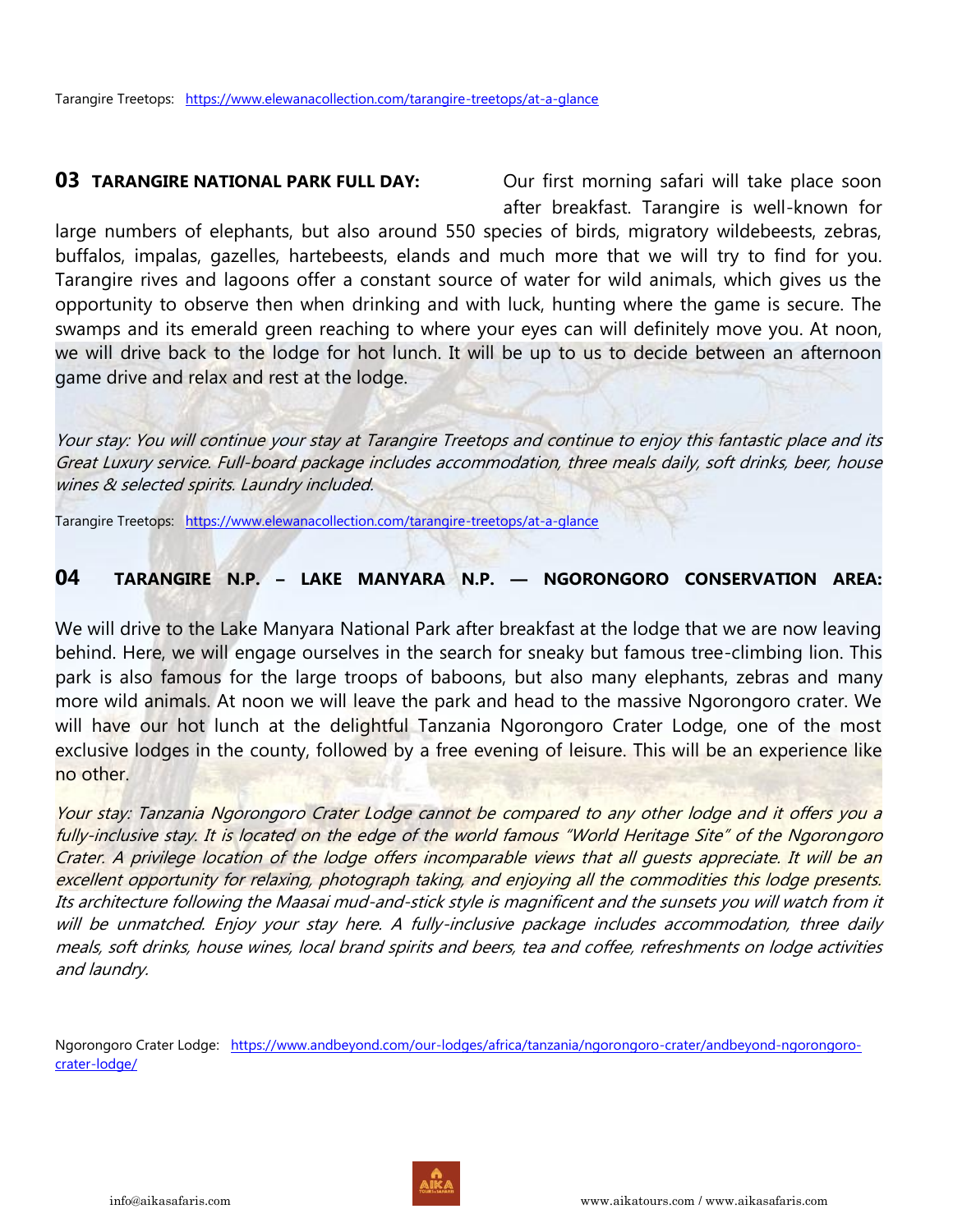### **05 NGORONGORO CRATER:** After an excellent and plentiful breakfast and the sun rays

 ready to come along, we will descend 600m into this magnificent crater for a half-day game drive. The Ngorongoro Crater is one of the most densely crowded African wildlife areas in the world and is home to an estimated 30,000 animals including some of Tanzania's last remaining black rhino. However, its water supply secures life for other animals, such as herds of wildebeest, zebra, buffalo, eland, warthog, hippo, and giant African elephants. The Ngorongoro Crater is also home to many predators such as jackals, leopards, lions, the terrible hyenas, and the fast cheetahs. As usual, we will drive back to the lodge for lunch and an evening of leisure relaxing under the unforgettable African stars.

Your stay: This will be your second night at this exclusive and world renowned lodge, Tanzania Ngorongoro Crater Lodge. A fully-inclusive package includes accommodation, three daily meals, soft drinks, house wines, local brand spirits and beers, tea and coffee, refreshments on lodge activities and laundry.

Ngorongoro Crater Lodge: <https://www.andbeyond.com/our-lodges/africa/tanzania/ngorongoro-crater/andbeyond-ngorongoro-crater-lodge/>

#### **06 NGORONGORO – SERENGETI NATIONAL PARK:** We will be heading towards the

grandiose Serengeti National Park

after a pleasant breakfast. Leaving the highlands behind, we will descend into the heart of our lovely Africa – the Serengeti National Park. This is the place where your eyes will not reach the end of the plains, this is the land of the wildest animals on heart, this is the land where to photograph the most sticking and unforgettable sunsets. We will visit the area known as the Seronera and the Seronera River, a source of water that keeps animals coming all day long. We will be there waiting for them. At noon, we will drive to our lodge in order to enjoy a hot lunch. Afterwards, we will go back to the bush to enjoy an evening game drive until the sunset hours around the Seronera Valley.

Your stay: The world supreme Four Seasons Hotels offers you the Four Seasons Safari Lodge, the pure essence of luxury and quality in the vast and wild Serengeti National Park. For you a full-board stay and endless enjoyment. This lodge renders many activities for guests to have a marvelous stay, such as spa services, or unprecedented views of a waterhole. It will be indeed a place to remember for time to come. Fullboard package includes daily breakfast, lunch, dinner, at Kula's Restaurant or Maji Bar, plus Beverages (which include house wines, spirits and local beers), Internet & laundry.

Four Seasons Safari Lodge: <https://www.fourseasons.com/serengeti/>

**07 SERENGETI AND THE ENDLESS PLAIN:** Serengeti National Park is as large in dimensions as it is in variety and quantity of

its fauna. 'Endless' is the best word to describe this wonder. It is here where the Great Migration takes place, savvy, no time to lose. It is here where zebras lead thousands of wildebeest across the crocodile infested waters of the Mara River in order to do what their instincts tell them to do: to migrate. There, crocodiles have been waiting idle, not moving a bit. And they will cross regardless of

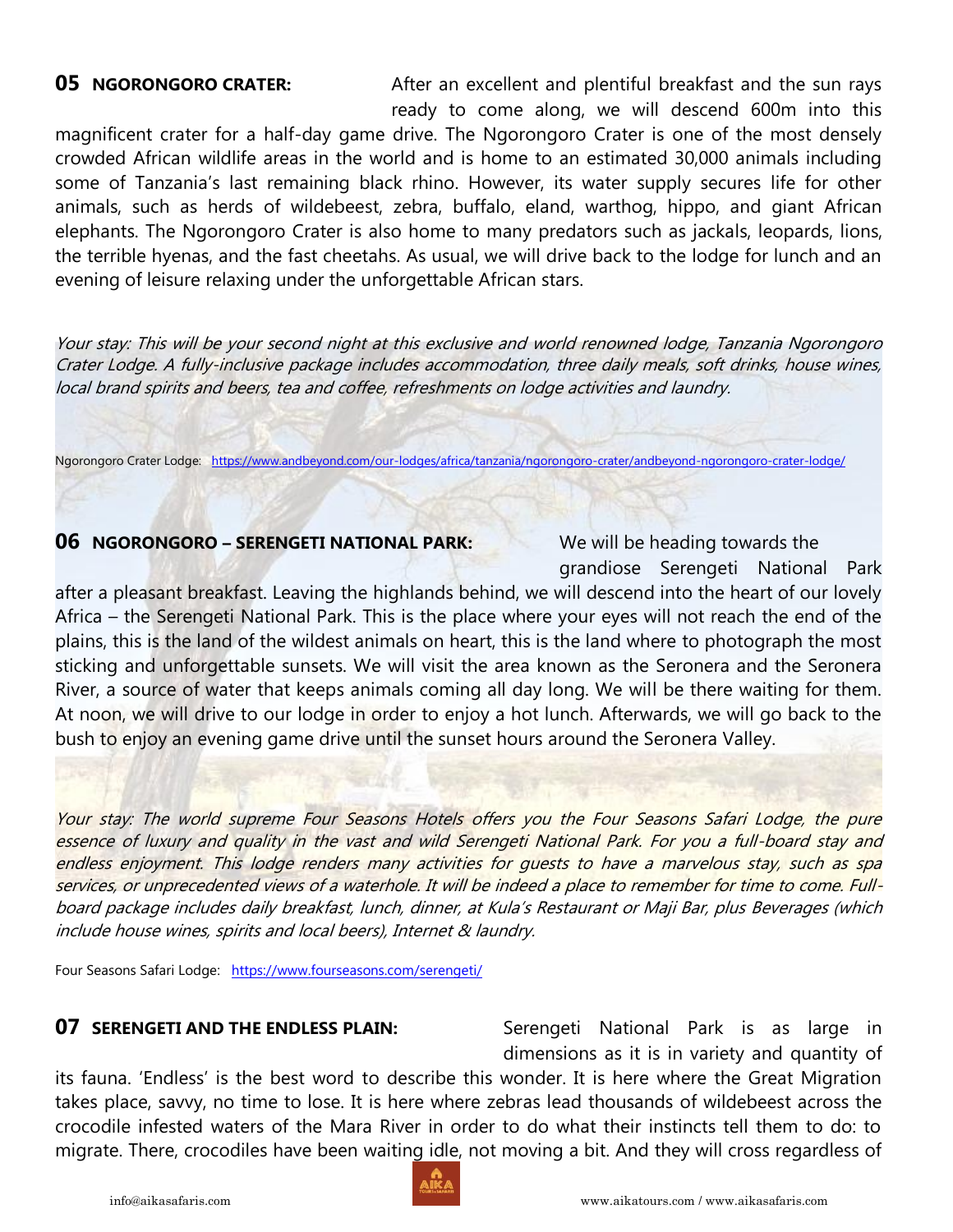the many that will perish because nature is nature and it must continue forward. Serengeti is the place where to drive straight forward and never see the end of the road. This can only be comparable to the experience that you will have here.

Your stay: You will be happy to return to the Four Seasons Safari Lodge after having had one of the most incredible experiences in your life in total freedom, in Serengeti. Full-board package includes daily breakfast, lunch, dinner, at Kula's Restaurant or Maji Bar, plus Beverages (which include house wines, spirits and local beers), Internet & laundry.

Four Seasons Safari Lodge: <https://www.fourseasons.com/serengeti/>

#### **08 SERENGETI, THE ENDLESS PLAIN AND AN OPTIONAL SAFARI IN THE SKY:** Today will offer

and opportunity

like no other. You can fly! You can choose to do a safari from the sky in a hot air balloon and see the amazing Serengeti National Park from above. Can you see the zebras running wild? You can watch them and photograph them from the air…those wonderful and majestic giraffes. We can arrange the time and make it work with our tour. Our tour will offer an after breakfast game drive along the Sogore River Circuit and going back to Seronera river. We will have the opportunity to see many wild animals in Serengeti, such as cheetahs, ostriches, Thomson gazelles and with luck, lions and leopards. We will go back to the lodge for lunch and go back to the bush for an afternoon game drive.

Your stay: This will be your last night at the Four Seasons Safari Lodge. We will make sure to enjoy all the lodge has to offer you. Full board package includes daily breakfast, lunch, dinner, at Kula's Restaurant or Maji Bar, plus Beverages (which include house wines, spirits and local beers), Internet & laundry.

Four Seasons Safari Lodge: <https://www.fourseasons.com/serengeti/>

**09 SERENGETI — SERENGETI AIRSTRIP — KILIMANJARO AIRPORT — RETURN:** We will enjoy our

breakfast in this

fantastic lodge and will pack in order to leave at the agreed upon time. We will continue our safari on the way to the Serengeti Airstrip, as we will be flying back to the City of Arusha in order to connect with our international flight. This flight will take around 2 hours.

Please note: luggage restriction is applicable to this flight: Standard Y Class - 15kg per person, Premium XL Class - 30kg per person for both carry-on and checked luggage. Your checked luggage needs to be soft-sided - no wheels / no spine, a duffel bag is recommended. A small purse/backpack is recommended as a carry-on, to keep your essentials handy (camera, passport, hat, medication, etc.).

Once back in Arusha, we will be driven to the Arusha Coffee Lodge for a hot lunch. We will be transferring to Kilimanjaro Airport for our flight back home. Our safari tour guide will be thanking you for your stay and wishing you a safe flight back home.

### **END OF SERVICES**